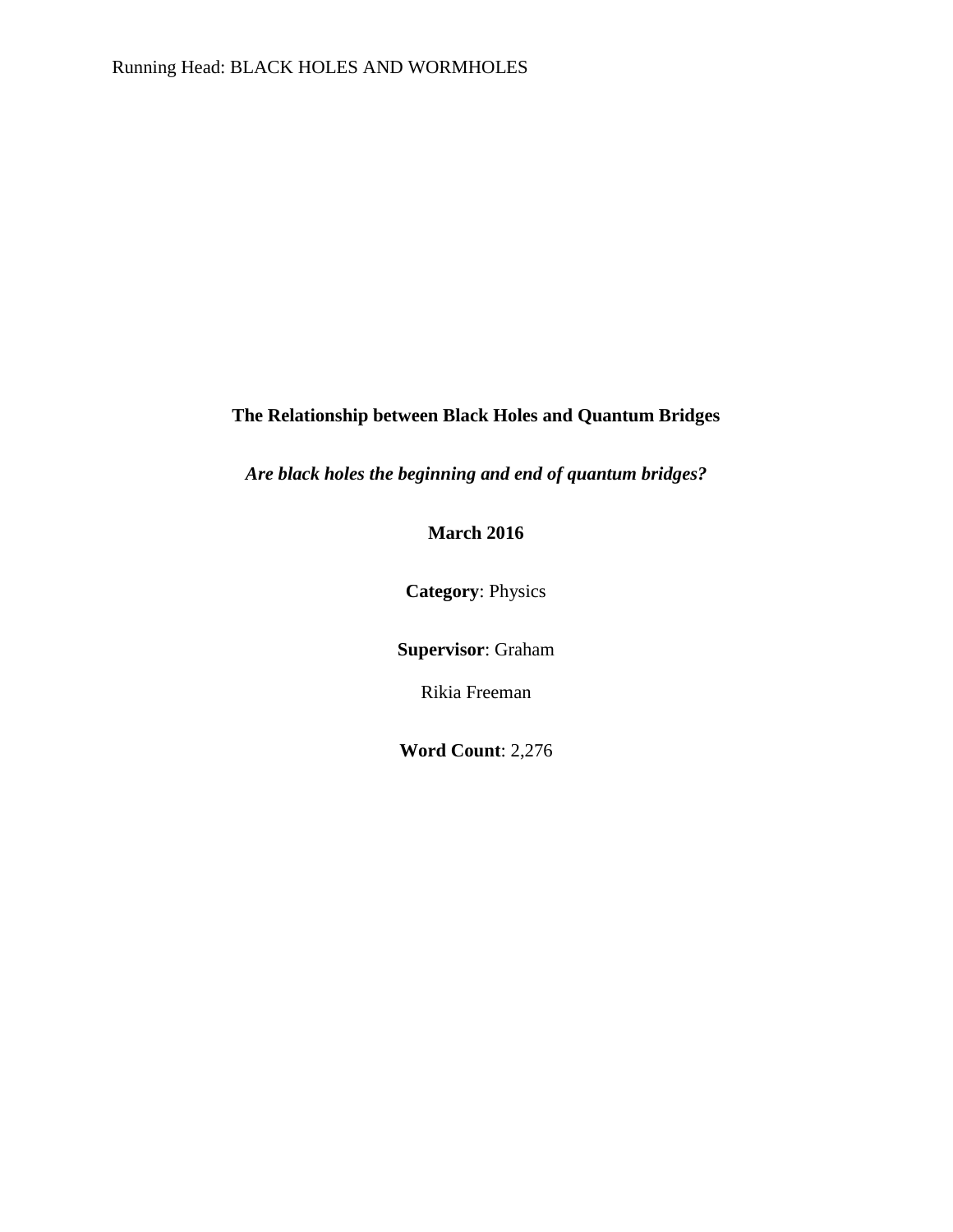#### **Abstract**

The following extended essay aims to determine if *black holes are the beginning and end of quantum bridges* through the synthesis of literature and analyzing its limitations. This first involves selecting articles pertaining to black holes, quantum bridges, and/or their relationship. Each article is then read on its own and analyzed. Once all articles were analyzed, the information is extracted from each is compared. Points of agreement or similarity are then used to create claims. Points of disagreement are explored through the acquiring of more literature and consideration of the limitations of each argument until a claim can be made. The information gathered is then used to support the developed claims. Arguments are made assuming that the universe began with the inflation of a singularity, is finite, and part of a multiverse. The investigation leads one to two conclusions-the first being that by the confirmed duality between black holes and quantum bridges, that black holes are the beginning and end of quantum bridges and the second being that the multiple results that can be yielded by black holes under the conditions of loop quantum gravity only support black holes as the beginning of quantum bridges.

**Word Count**: 196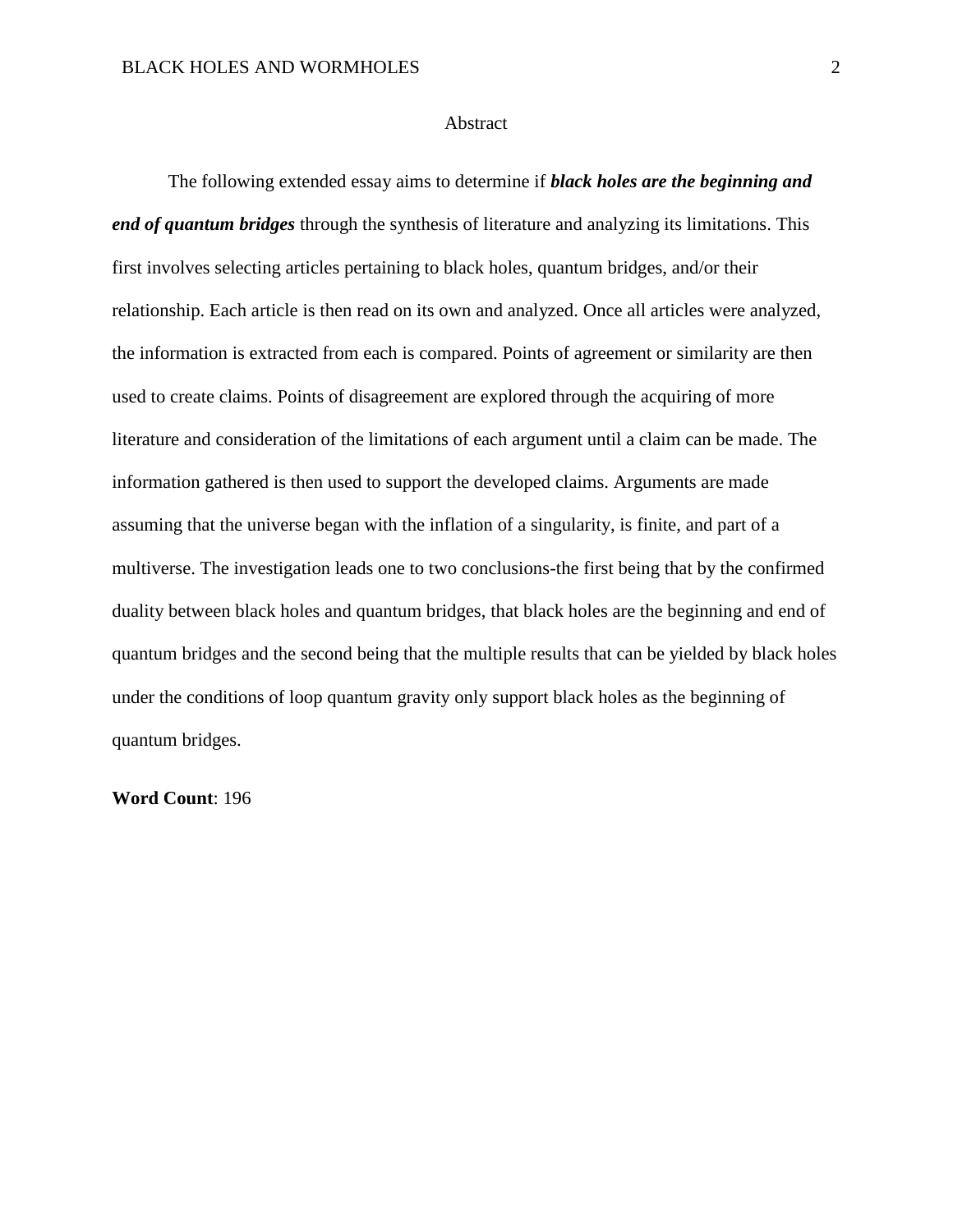# Table of Contents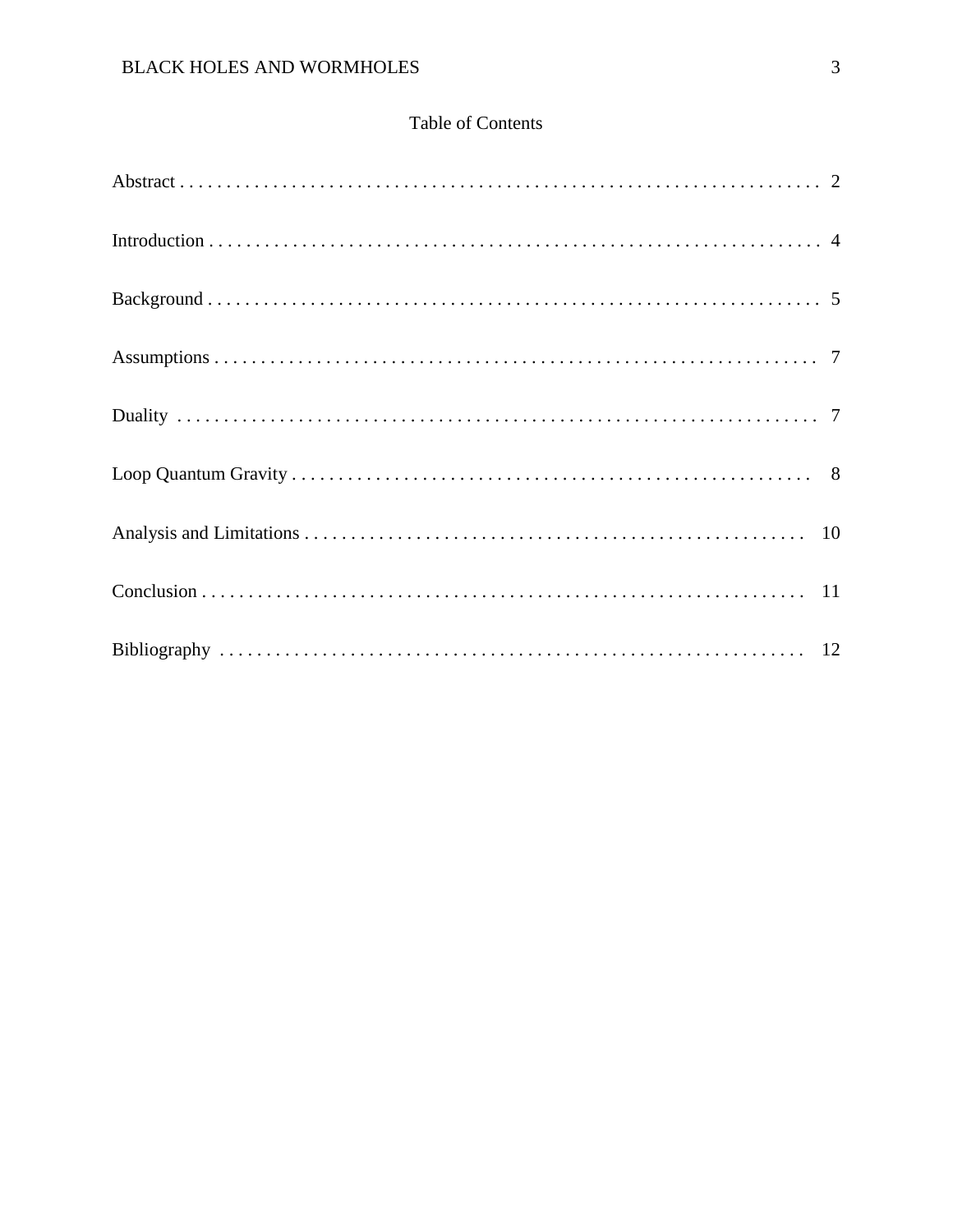#### Introduction

Man has had a longstanding obsession with wormholes or quantum bridges; they are consistently referenced during discussion of man's future, as solutions to fast-approaching issues, and works of science-fiction. Even though a quantum bridge has never been observed nor has the presence of one been confirmed, quantum bridges do not need to remain deep in the realm of theory or works of science-fiction. Quantum bridges are often thought of as a single phenomenon but in actuality they can be referred to as being part of a cycle with the foundation of the cycle being the question, "*are black holes the beginning and the end of quantum bridges*?" Black holes and quantum bridges share characteristics. Once the idea of a natural cycle that involves both black holes and quantum bridges is accepted, on the basis of the hypothesis that *black holes are quantum bridges in the making and collapse as a result of their inherent duality with quantum bridges and the nature of spacetime,* an analysis of these characteristics can lead one to conclude that quantum bridges would occur later in this cycle.

Understanding the role black holes play in the universe is crucial to man's advancement as a race. Man is slowly getting caught in the web of tradition as it faces biases in its Search for Extra-Terrestrial Intelligence (SETI). It has been postulated that advanced civilizations are 1.7 to eight billion years older than man. But as the properties of these civilizations are unknown, a plethora of search strategies need to be utilized. Currently, in SETI, there is only a focus on communication, such as radio, in the Milky Way out of the estimated  $1.7x10^{11}$  galaxies. While being ranked a Type 0 civilization on the Kardashev scale and a BIV civilization on the Barrow scale, Vidal hypothesizes that black holes are attractors for intelligence for their versatility (Kaku). Energy could be extracted from the rotational energy or gravitational energy of colliding black holes. Black holes could act as solutions to waste-disposal and space-time travel.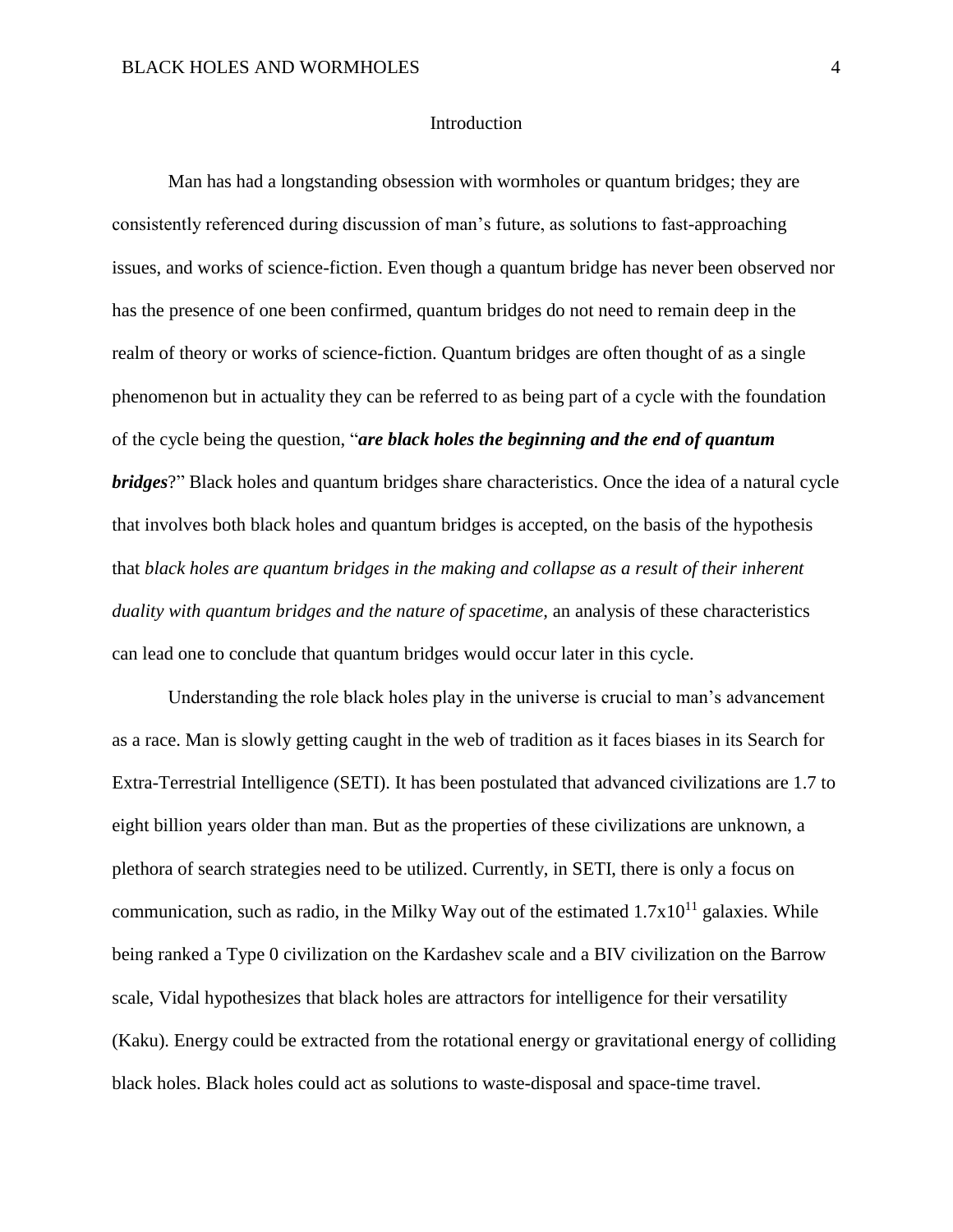Furthermore black holes allow the challenging of quantum mechanics, general relativity and thermodynamics and could be used as telescopes and communication devices. Furthermore, when man's sun reaches its red giant phase, black holes may act as a means of migration, or using its time dilation effects, a means of hibernation (Vidal, 2010).

## Background

Black holes, solutions to Einstein's equations, are made from warped space and warped time and possess a singularity in which the surface of space's membrane forms a point that is infinitely warped. Black holes have an extreme density that results in a gravitational attraction so strong that even light cannot escape. The event horizon of a black hole is the point where light no longer can escape and gravity is constant. The cause of the warp of space is the energy of warping space because energy is stored in the warped space; "warping begets warping" (Thorne, 2014). A BTZ black hole has two asymptotic regions that are separated by an event horizon. A BTZ black hole is the most common spacetime constructed by researchers in later arguments. Figure 1 depicts a non-spinning black hole with one asymptotic region.

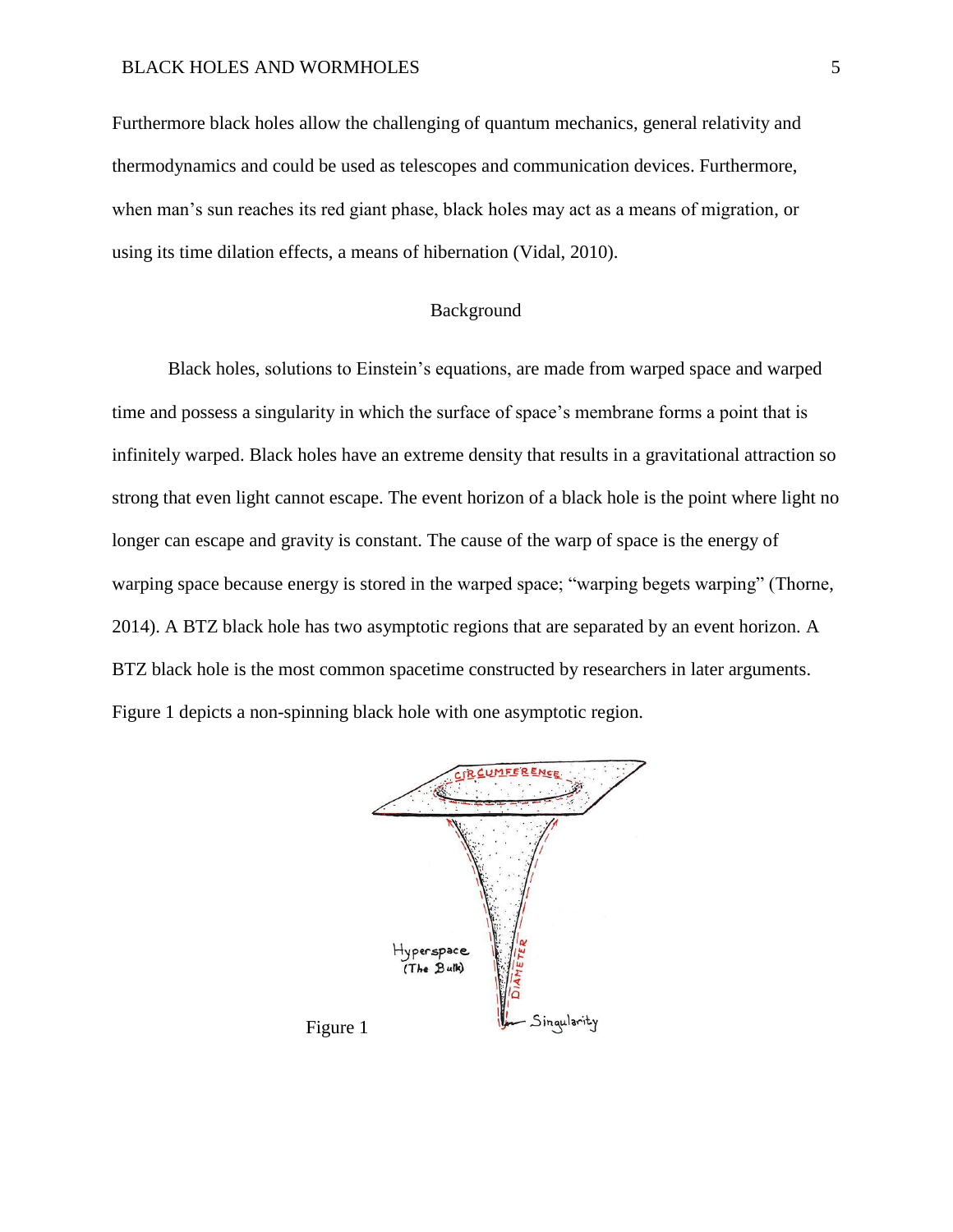Quantum bridges, also named wormholes by John Wheeler, are solutions to Einstein's equations and analogous to those found in apples. They are a tunneling phenomenon through space that contain an interior that is not a part of the universe in which it is found but a fifth dimension, "the bulk," called hyperspace. Quantum bridges are "born, expand, contract, and then die" (Thorne, 2014). The first quantum bridge solutions were found by studying mathematical solutions for black holes. Quantum bridges can exist within the classical black hole solutions of Einstein's equations. Quantum bridges are simply two copies of black hole geometry connected by an Einstein-Rosen Bridge (Scientific American, 1997). Einstein's equivalence of mass and energy would dictate that quantum bridges be made up of an "exotic matter" that is negatively charged. What is thought to be this "exotic matter" has been produced in small amounts in laboratories (Thorne, 2014).



De Sitter space is spacetime with a slight curve in the absence of matter or energy and is equivalent to the cosmological constant in general relativity; while anti-de Sitter space has a negative curvature, hyperbolic geometry, and is equivalent to a negative cosmological constant. 2+1 anti-de Sitter space is a maximally symmetric Lorentzian manifold in which no point in space and time can be distinguished from another. A path can only be distinguished by whether or not it is spacelike, lightlike, or timelike. This type of space has a constant scalar curvature that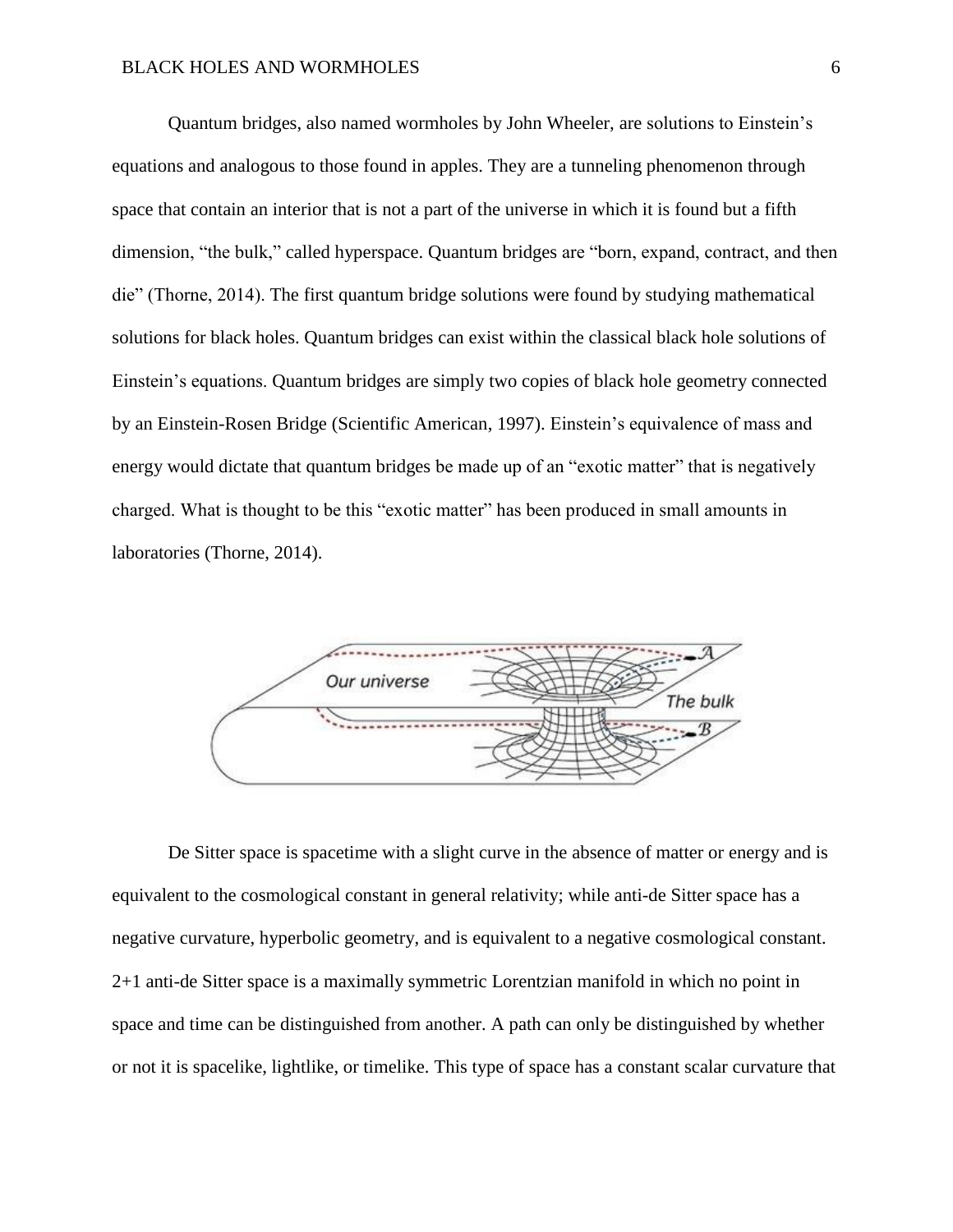#### BLACK HOLES AND WORMHOLES  $\overline{7}$

is defined by a single number that is the same everywhere in spacetimes that have no matter or energy. A Lorentzian manifold is space modeled on Euclidean space with a metric tensor (1, n-1) which is equivalent to  $(n-1, 1)$ .

Einstein's equations describe a curvature of spacetime and the distribution of matter throughout spacetime. Gravity is defined as the bending of space and time and comes from massive objects.

String Theory dictates that within background space, there are strings of about Planck length that have tension and that the excitation modes of these strings are the elementary particles that are observed.

Quantum Field Theory defines particles as excited states of a physical field. "[The physical field] contains all of physics" by describing many particles and their many interactions. And due to the Heisenberg uncertainty, empty space "froths and boils with particles and antiparticles (Tong)."

### Assumptions

The following arguments are made assuming that the universe is finite and part of a multiverse and began with an event commonly referred to as the "Big Bang" 13.7 billion years ago in which a singularity inflated and cooled.

#### Duality

Åminneborg, Bengtsson, Brill, Holst, and Peldán find that differentspacetimes can be constructed by identifying points in 2+1 anti-de sitter space using transformations that preserve distance. Only spacetimes with one asymptotic region are constructed. Their work yielded non-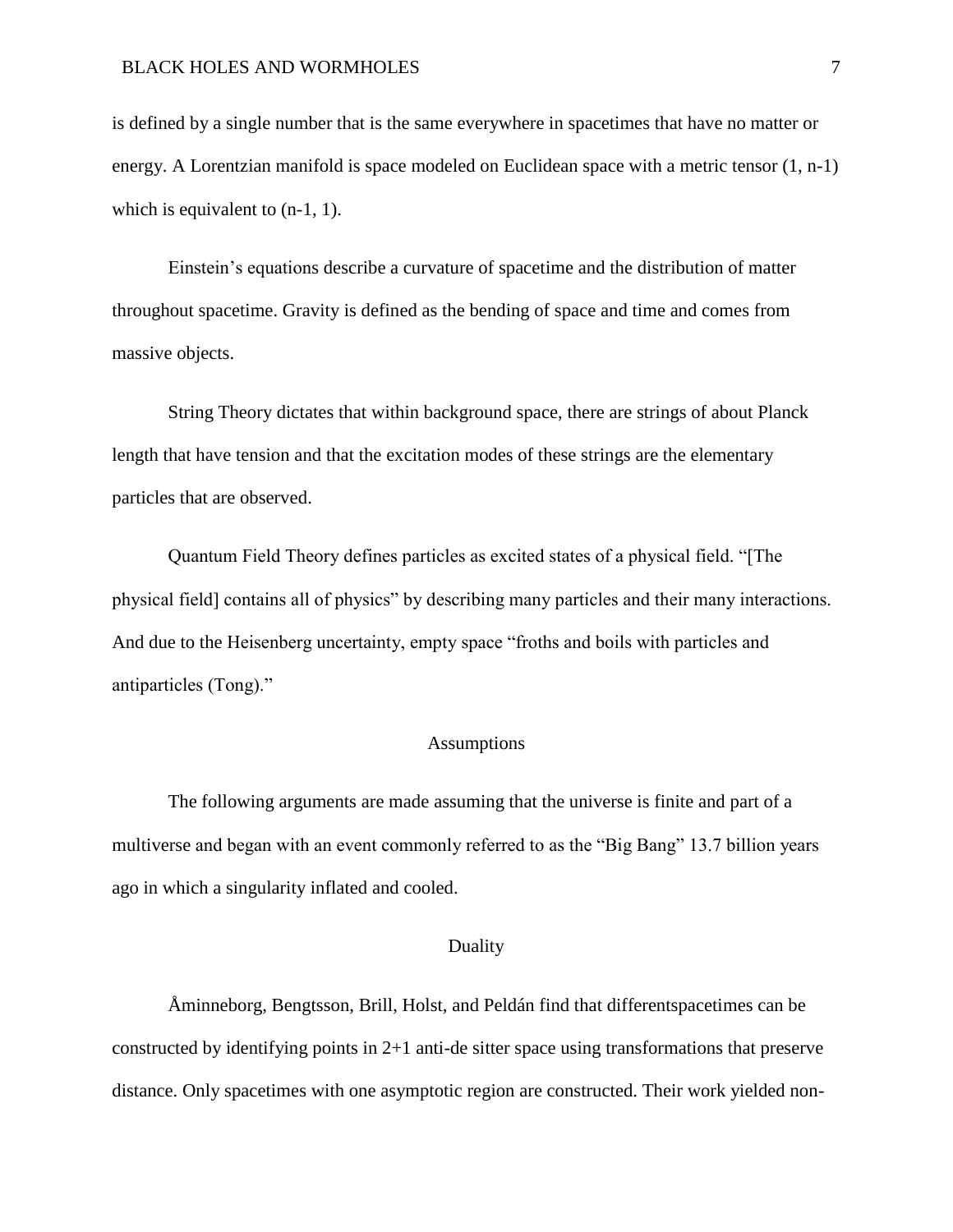eternal black holes with collapsing quantum bridge topology. Such constructions assert black holes as being the end of a quantum bridge as a collapse is often considered the end; just as the collapse of a star is considered the star's end and the beginning of a new phase. Charged black holes in de Sitter space have quantum bridge properties (Mellor and Moss, 1989). Quantum bridges are temporal and require negative energy while black holes are spatial or null and utilize positive energy. It is theorized that quantum bridges would collapse into a black hole once they run out of negative energy. Furthermore, it is theorized that the final state of an evaporated black hole is a stationary quantum bridge; thus explaining why quantum bridges have not been observed and establishing how tight knit the relationship between black holes and quantum bridges. Black holes and quantum bridges are "interconvertible" (Hayward, 1999). Hayward's conclusion on energy's affect on the warping of spacetime supports black holes as the beginning and end of quantum bridges. The theory that evaporated black holes produce a stationary quantum bridge places black holes in the beginning of the cyclic relationship between black holes and quantum bridges. In addition, research into the stability of a quantum bridge shows that a quantum bridge would either inflate into a universe or black hole; though it should be noted that while Shinkai and Harvard paint black holes as the end of the aforementioned cycle, they present a diverging pathway out of this relationship (Shinkai and Harvard, 2002).

# Loop Quantum Gravity

Hawking radiation is a principle that counters the argument made between the duality between black holes and quantum bridges. According to Hawking radiation black holes do not last forever and will eventually vanish because a gravitational field affects production of matching pairs of particles and anti-particles that are created just outside of the event horizon and the positive member of the pair escapes as the negative falls back in. Assuming that this negative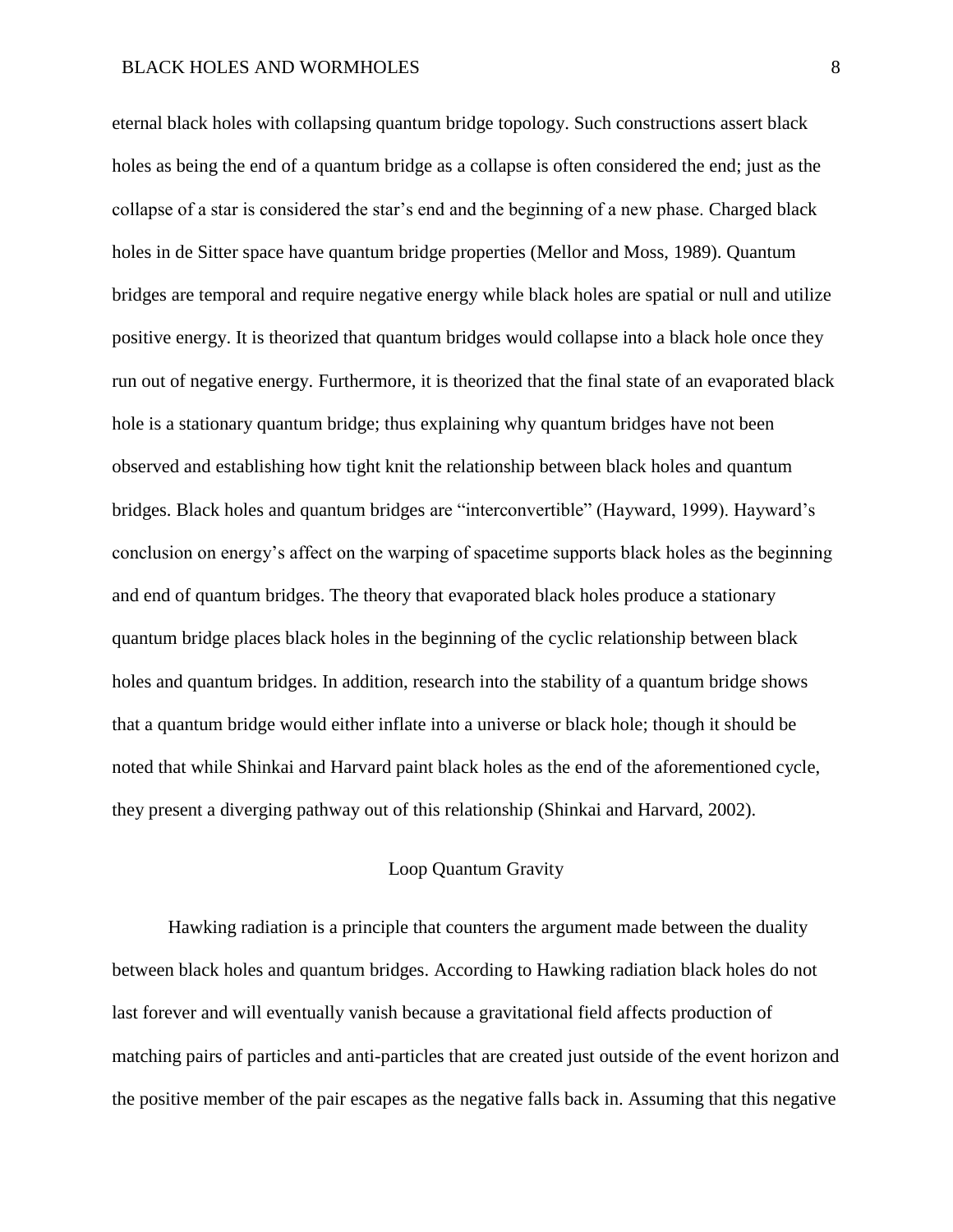energy does not cause the black hole to become temporal and a stationary quantum bridge, an information paradox is presented because information, like matter, cannot be created or destroyed. In 2004, Hawking retracts his stance on black hole evaporation in saying, "information is conserved, although not perhaps in our observable universe" (Kestin, 2014). He then goes on to assert that the information is scrambled – challenging Susskind's twodimensional copying of the information and smearing it around the edge of a black hole. However, Hawking does not provide any calculations to support this scrambling of information (Coleman, 1988). Referring back to Hawking's mention of another universe, one must ask how information gets there besides Hayward's theory of a stationary quantum bridge.Defining the spacetime in which these phenomena are set can provide a solution. Carlo Rovelli contests string theory with loop quantum gravity. Loop quantum gravity is the incorporation of general relativity into quantum field theory. In addition, it can be used to address the thermodynamics of black holes and the physics behind the big bang. According to loop quantum gravity, space is not infinitely divisible and has a granular structure. Everything is defined by fields, or lines that fill space, that start and end on electric charges and form closed loops and have independent dynamics in the absence of charge. Unlike string theory, loop quantum gravity is built on the concept that there is no background space. It is the mathematical description of the quantum gravitational field in terms of loops, and the quantum excitations of Faraday lines of force of the gravitational field appear as gravitons. The loops defined are not in space but are space. The loops form a net to which items are placed within the universe that evolves at discrete intervals as volume is quantified in loop quantum gravity. With the conditions created by loop quantum gravity, bounce quantum bridges become a possibility as the loops loop quantum gravity would halt the collapse of a black hole because a point would be reached in which the loops could not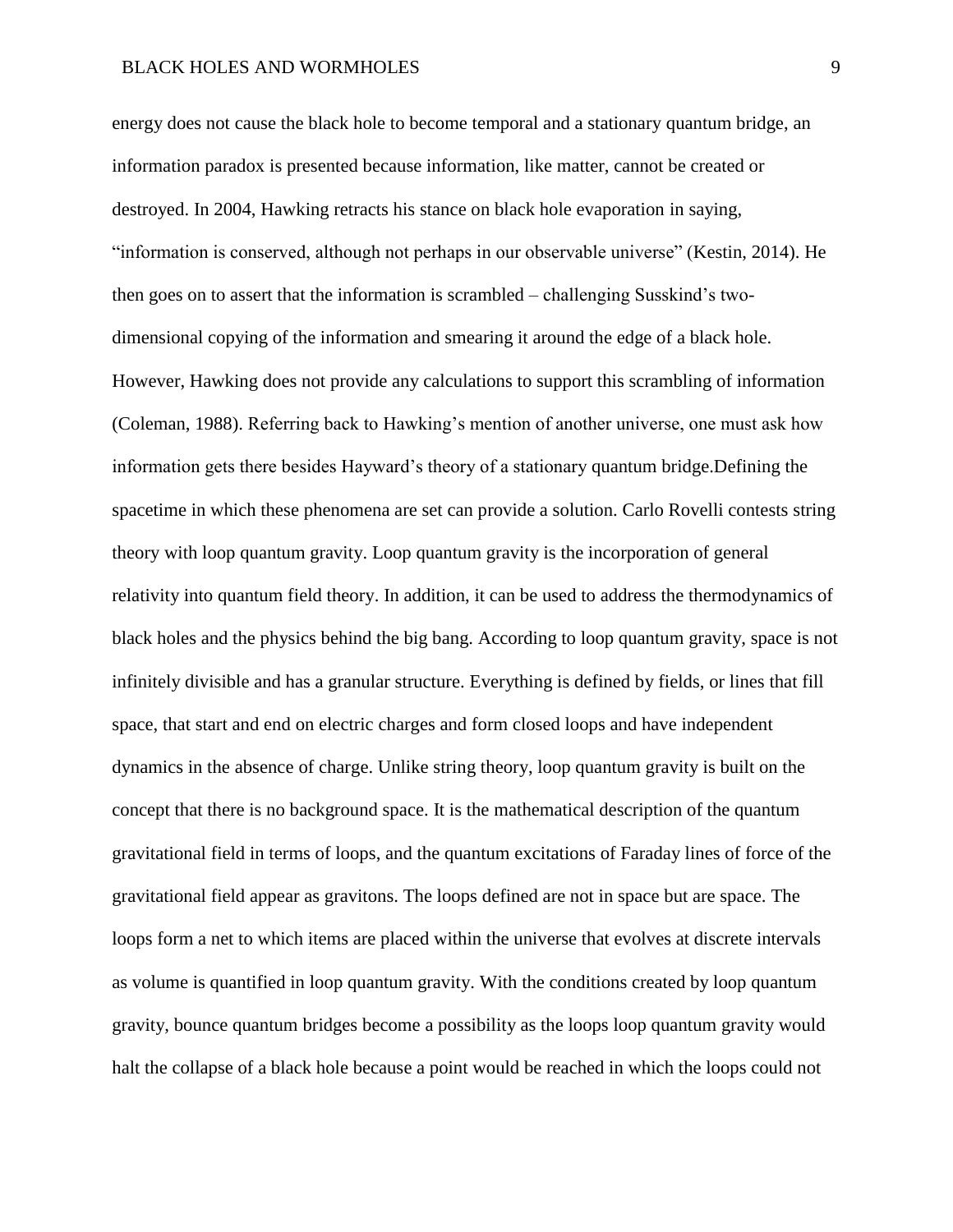be compressed anymore and create and outward pressure called a quantum bounce. The Big Bounce is a theory that universes are created through the collapse of another; the "big bang" was a part of a cycle. Pullin and Gambini went beyond and applied the big bounce theory to a smaller scale of a black hole. Pullin and Gambini further support the aforementioned duality between black holes and quantum bridges by describing black holes as the method of transportation for information. This is done by arguing that there is not a singularity within a black hole and that information is conserved through transfer (Pullin and Gambini, 2013). This conclusion is supported by Hawking's calculations on how quantum bridges lead to branching, closed universes (Hawking, 1988).

#### Analysis and Limitations

While there is no experimental evidence that quantum bridges exist, there is no evidence that can support the hypothesis that they do not exist (Scientific American, 1997). Åminneborg, Bengtsson, Brill, Holst, and Peldán's solutions lack gravitational waves and do not account for angular momentum. Loop quantum gravity challenges string theory. Neither has been experimentally tested, though string theory does not treat general relativistic revolution as fundamental. However, the degrees of freedom of the field cannot be described for loop quantum gravity and the Immirzi parameter, that measures the quantum area in planck units, is not fixed. On the other hand, loop quantum gravity does not require super symmetry, proton decay, or a higher dimension (Rovelli). Shinkai and Harvard's research into the stability of a quantum bridge consisted of constructions in a massless field when in reality the field would contain a mass. The limitations of the investigation made above include a lack of exploring how the thermodynamics of a black hole might influence its role in the black-hole quantum bridge cycle and that the constructions made in the different literature utilized for investigation used different spacetimes.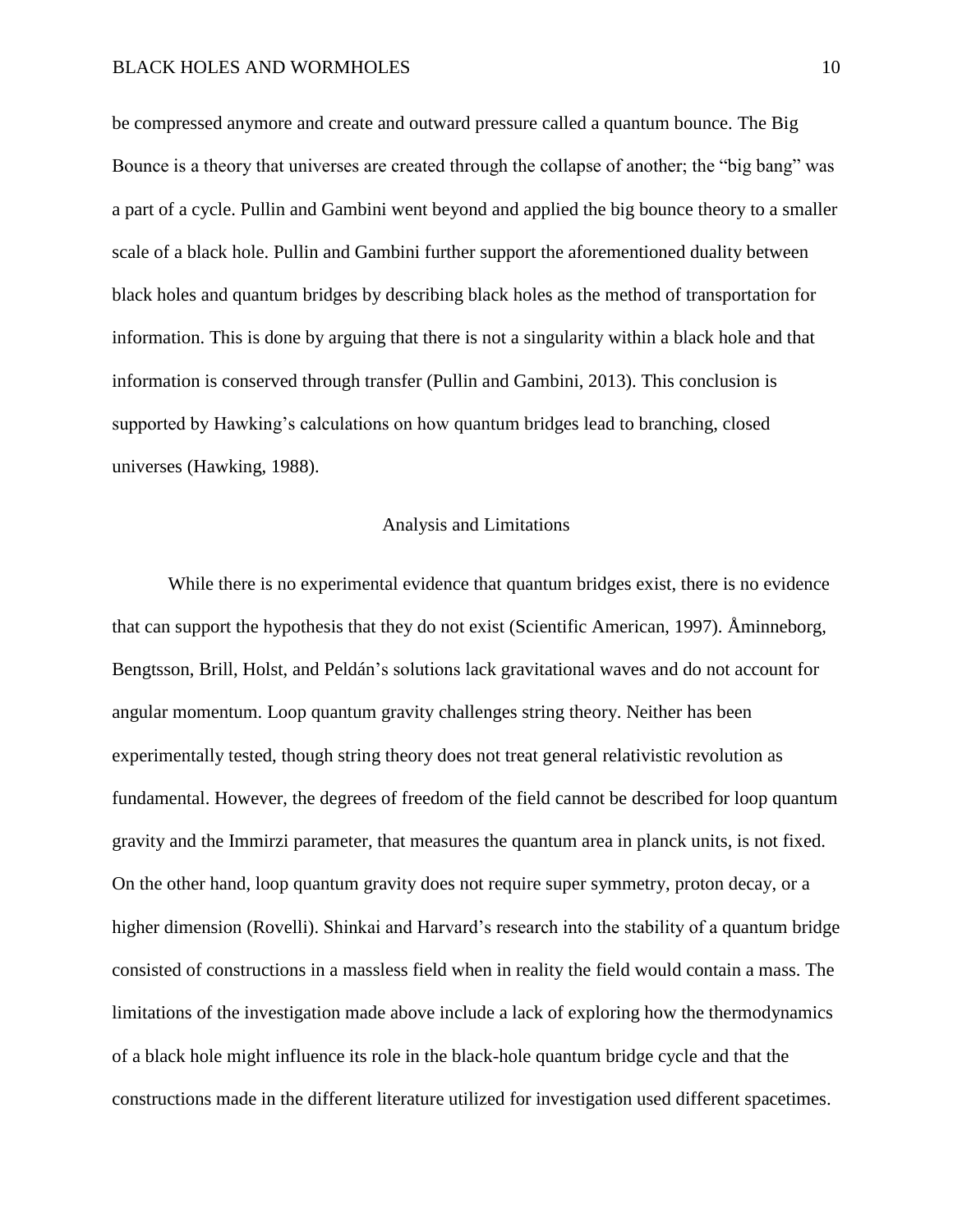Also, different types of black holes are used to form the above arguments. Moreover, most of the arguments are formed under the assumption that there is a singularity at the core of a black hole yet the concept of a singularity is removed in the latter portion of the argument utilizing loop quantum gravity as a means of establishing the cyclic relationship between black holes and quantum bridges. Finally, the black holes observed in our universe are three dimensional but the mathematics used by the above researchers works with two dimensional spaces. Achúcarro and Oritz are able to dimensionally reduce three dimensional black hole solutions to solutions in "BTZ metrics" and find that the two have a relationship- making the following conclusion applicable to three dimensional black holes (Achúcarro and Oritz, 1993).

#### **Conclusion**

While investigating whether *black holes are the beginning and the end of quantum bridges* one can conclude that under the duality between black holes and quantum bridges, *black holes are the beginning and the end of the formation quantum bridges due to the ability of black holes and quantum bridges to take on energy that renders the space either spatial or temporal*. On the other hand under the conditions of loop quantum gravity, one can only conclude that *black holes are the beginning of quantum bridges* and not the end because of the possibility that the quantum bridge takes a diverging path, into a branching universe for example. Questions for future investigation that use the above conclusion as a foundation include whether the duality between black holes and quantum bridges or the affects of loop quantum gravity on the relationship, or both, are correct. Also, a new pathway into investigating whether the universe began with a big bang or big bounce can be taken.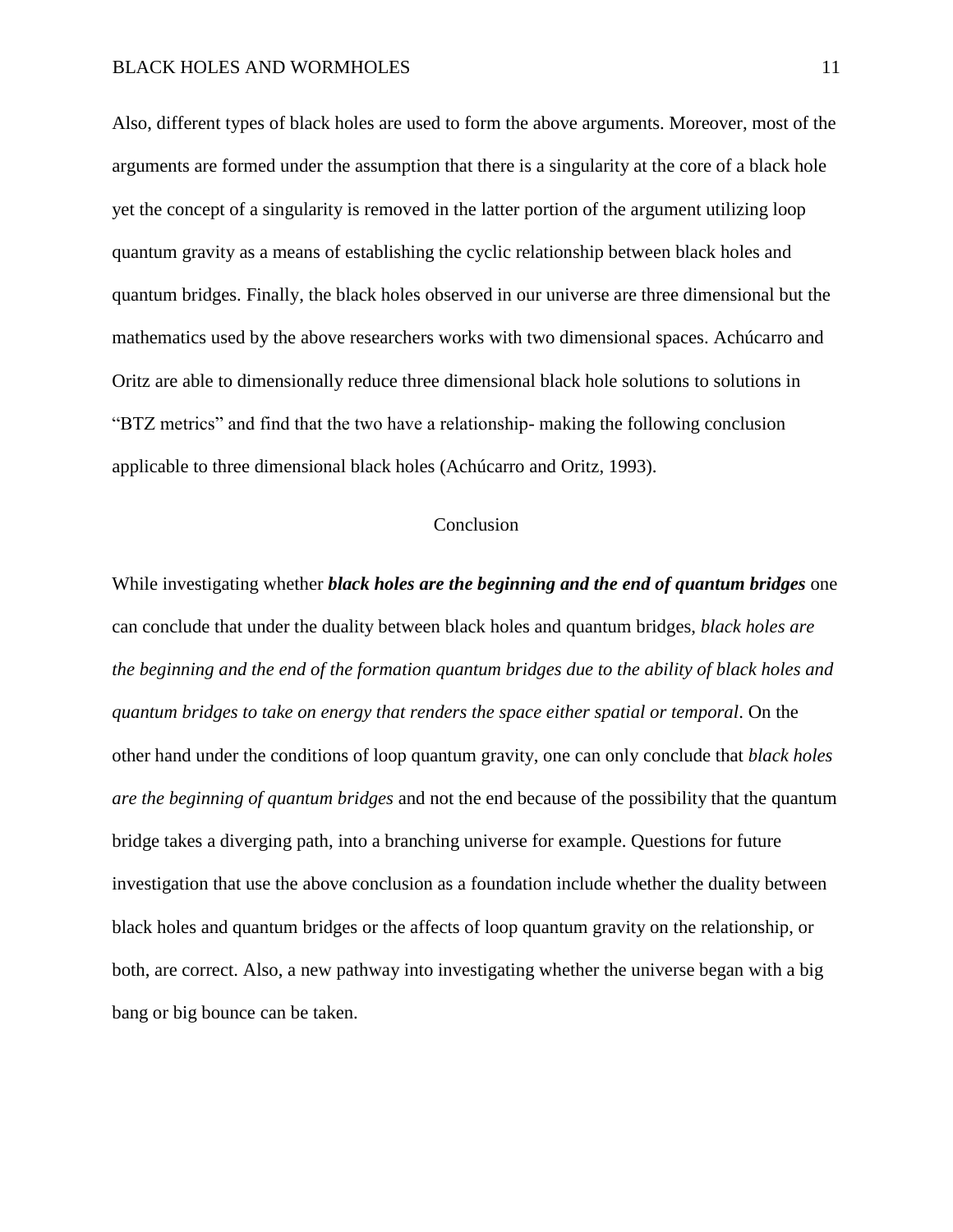#### References

- Achúcarro, A., &Oritz, M. E. (1993, January).Relating black holes in two and three dimensions. Retrieved from http://cds.cern.ch/record/567486/files/9304068.pdf.
- Åminneborg, S., Bengtsson, I., Brill, D., Holst, S., &Peldán, P. (n.d.).*Classical and Quantum Gravity: Black holes and wormholes in 2+1 dimensions* [PDF]. Retrieved from http://iopscience.iop.org/article/10.1088/0264-9381/15/3/013/meta.
- Berardelli, P. (2010, April 9). Does our universe live in a wormhole? *Science*. Retrieved from http://www.sciencemag.org/news/2010/04/does-our-universe-live-inside-wormhole.
- Bardeen, J. M.; Carter, B.; Hawking, S. W.The four laws of black hole mechanics. Comm. Math. Retrieved from Phys. 31 (1973), no. 2, 161--

170.http://projecteuclid.org/euclid.cmp/1103858973.

- Coleman, S. (1988). *Nuclear physics B* (Vol. 307). Retrieved from http://dx.doi.org/10.1016/0550-3213(88)90110-1.
- FOLLOW-UP: What exactly is a 'wormhole'? Have wormholes been proven to exist or are they still theoretical? (1997, September 15). *Scientific American*. Retrieved from http://www.scientificamerican.com/article/follow-up-what-exactly-is/.
- Hawking, S. W. (1988, February).*Wormholes in spacetime* [PDF]. Retrieved from http://dx.doi.org/10.1103/PhysRevD.37.904.
- Hayward, S. A. (1999, March). *International Modern Journal of Physics D: Dynamic wormholes* [PDF].Retrieved from

http://www.worldscientific.com/doi/abs/10.1142/S0218271899000286.

## Kaku, M. (n.d.).The physics of extraterrestrial civilizations. Retrieved from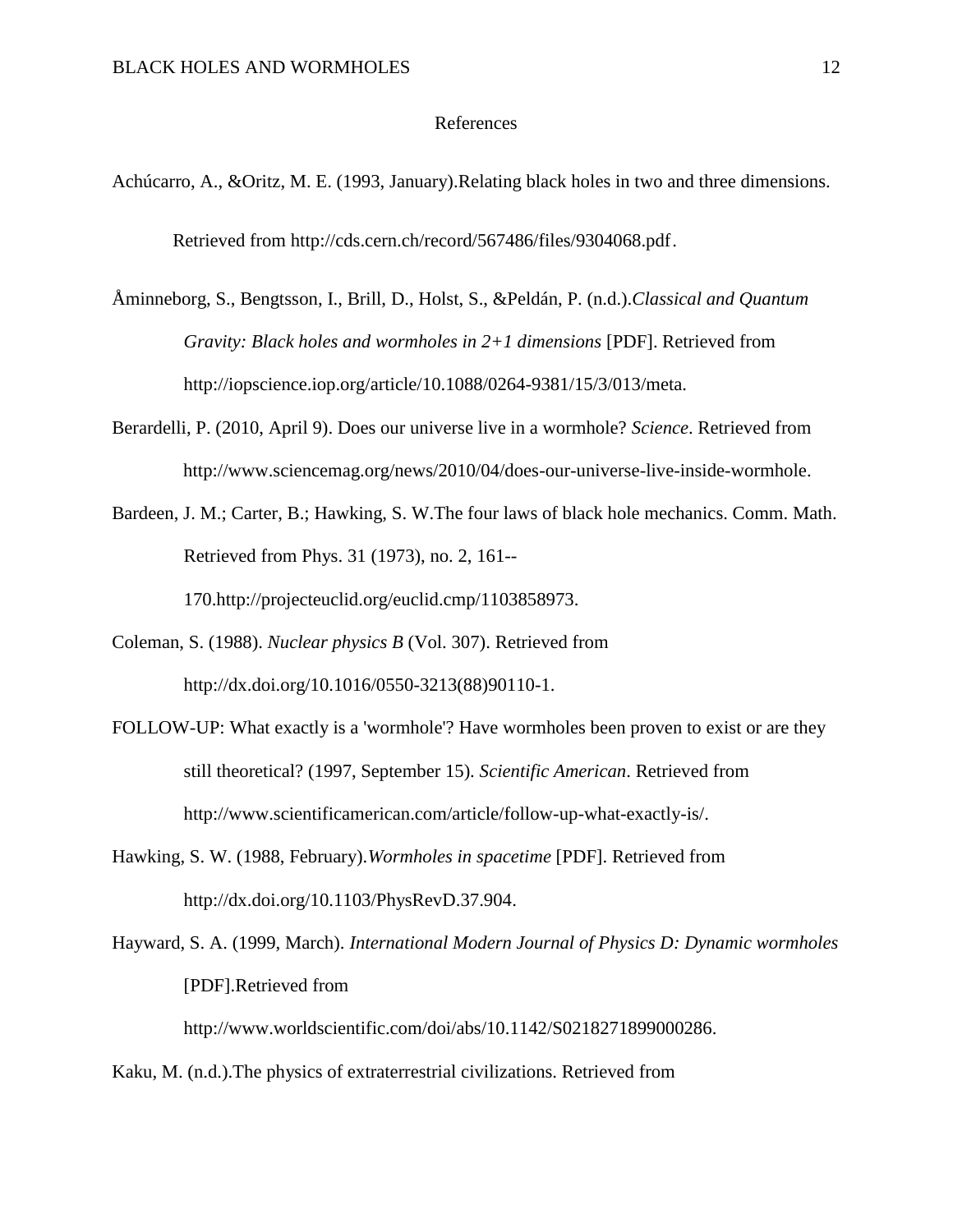http://mkaku.org/home/articles/the-physics-of-extraterrestrial-civilizations/.

- Kaplan, D. E., Solomon, C., & Miller, A. (Producers), & Levinson, M. (Director).(2013). *Particle fever* [Motion picture]. United States: Anthos Media.
- Kestin, G. (2014, February 4). Stephen Hawking serves up scrambled black holes. Retrieved from http://www.pbs.org/wgbh/nova/blogs/physics/2014/02/stephen-hawking-servesup-scrambled-black-holes/.
- Mastin, L. (n.d.). Main topics: Black holes and wormholes. Retrieved from http://www.physicsoftheuniverse.com/topics\_blackholes\_theory.html.
- Mellor, F., & Moss, I. (1989, May).*Physics Letters B: Black holes and quantum wormholes* [PDF]. Retrieved from http://dx.doi.org/10.1016/0370-2693(89)90324-9.
- Pullin, J., &Gambini, R. (2013, May).*Loop quantization of the schwarzschild black hole* (Research Report No. 110, 211301). Retrieved from APS Physics database.
- Regge, T., & Wheeler, J. A. (1957, November).*2015 - General Relativity's Centennial: Stability of a Schwarzschild singularity* [PDF]. Retrieved from http://dx.doi.org/10.1103/PhysRev.108.1063.
- Rovelli, C. (n.d.). *Loop quantum gravity* [PDF]. Retrieved from http://igpg.gravity.psu.edu/people/Ashtekar/articles/rovelli03.pdf.
- Shinkai, H.-A., & Harvard, S. A. (2002).*Classical and quantum gravity: Unified first law of black-hole dynamics and relativistic thermodynamics* (Report No. 10) [PDF]. Retrieved from http://arxiv.org/pdf/gr-qc/0205041.pdf .
- Singularities and black holes.(n.d.). Retrieved from http://people.bu.edu/pbokulic/blackholes/ Stanford Encyclopedia of Philosophy.